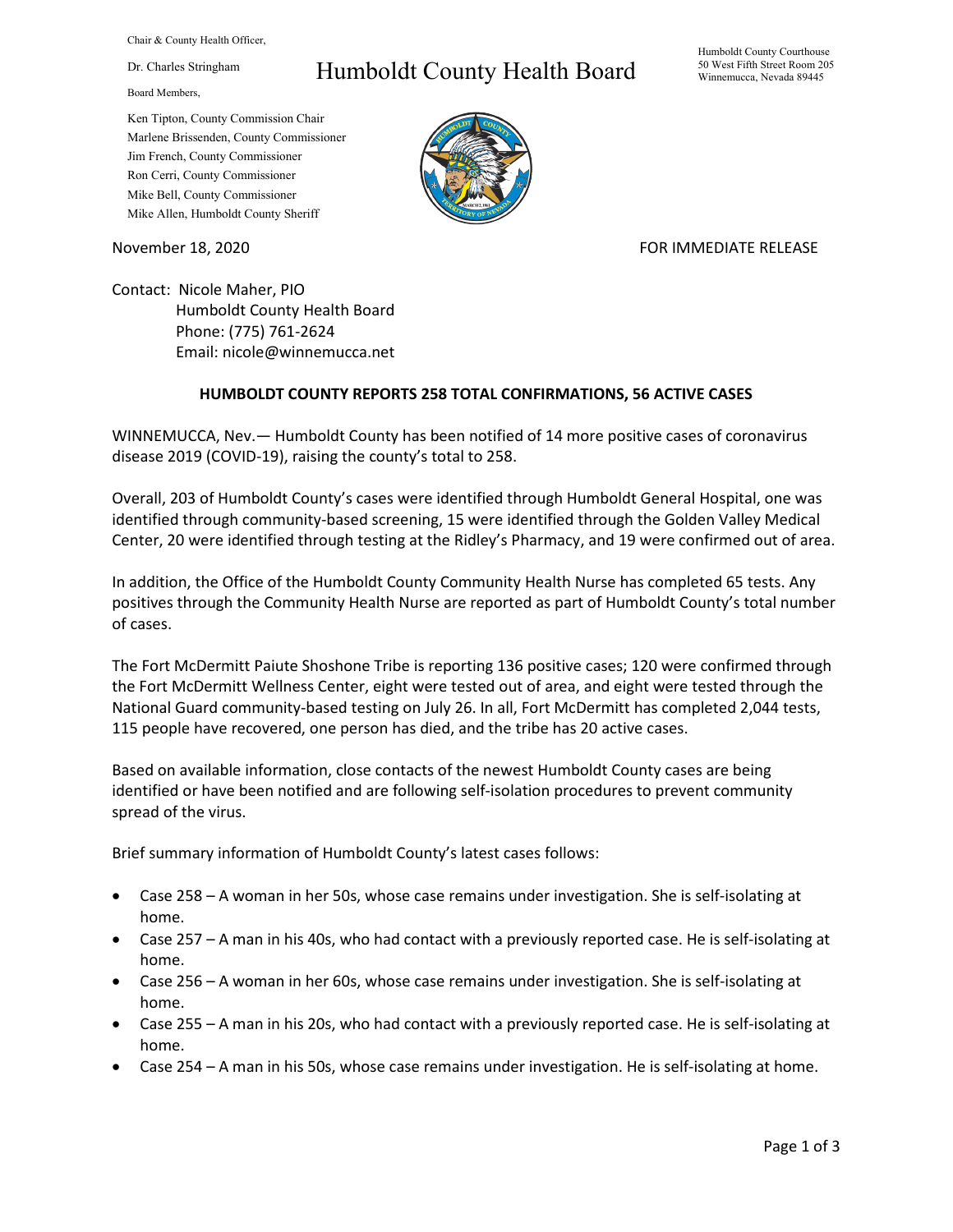- Case 253 A woman in her 40s, whose case remains under investigation. She is self-isolating at home.
- Case 252 A male teen, whose case remains under investigation. He is self-isolating at home.
- Case 251 A woman in her 20s, whose case remains under investigation. She is self-isolating at home.
- Case 250 A man in his 50s, whose case remains under investigation. He is self-isolating at home.
- Case 249 A woman in her 20s, whose case remains under investigation. She is self-isolating at home.
- Case 248 A woman in her 20s, whose case remains under investigation. She is self-isolating at home.
- Case 247 A woman in her 20s, whose case remains under investigation. She is self-isolating at home.
- Case 246 A man in his 50s, whose case remains under investigation. He is self-isolating at home.
- Case 245 A woman in her 30s, whose case remains under investigation. She is self-isolating at home.

Of the previous 244 cases, 198 have recovered, 36 are self-isolating, six are hospitalized, and four have died; Humboldt County has 56 active cases.

The City of Winnemucca continues to test wastewater from homes and businesses to help identify COVID-19 disease clusters before they spread. November 10, the manhole near Lowry High School showed high concentrations of SARS-CoV-2, the virus that causes COVID-19.

Humboldt County Health Officer Charles Stringham, MD, said while someone with COVID-19 might not show symptoms for several days, people have been shown to shed virus RNA seven to 10 days before identifying the virus.

The City of Winnemucca retrieves five wastewater samples each week: one from the headworks at the wastewater treatment plant and four from specific manhole areas within the city.

Beginning in August, results initially came back below the detectable limit of 2.6 RNA copies per mL of wastewater. This past week, for the first time, Dr. Stringham said results showed concentrations at all manholes—with a significant spike in COVID-19 concentrations near the high school.

"The City of Winnemucca cannot determine exactly how many people in the identified areas may be affected," he said, "but the data definitely supports an upward trend in COVID-19 infections."

Residents who live within the Lowry High School manhole area have been notified by mail this week of the possible upward trend in their vicinity; the communication encourages them to be tested at the first sign of symptoms.

"We don't want people to be alarmed if they receive a notice about an increased trend in their neighborhood," said Dr. Stringham. "Instead we want them to use that information to stay alert and to be prepared."

Dr. Stringham added, "If you believe you may be experiencing COVID-like symptoms, please be tested as soon as possible."